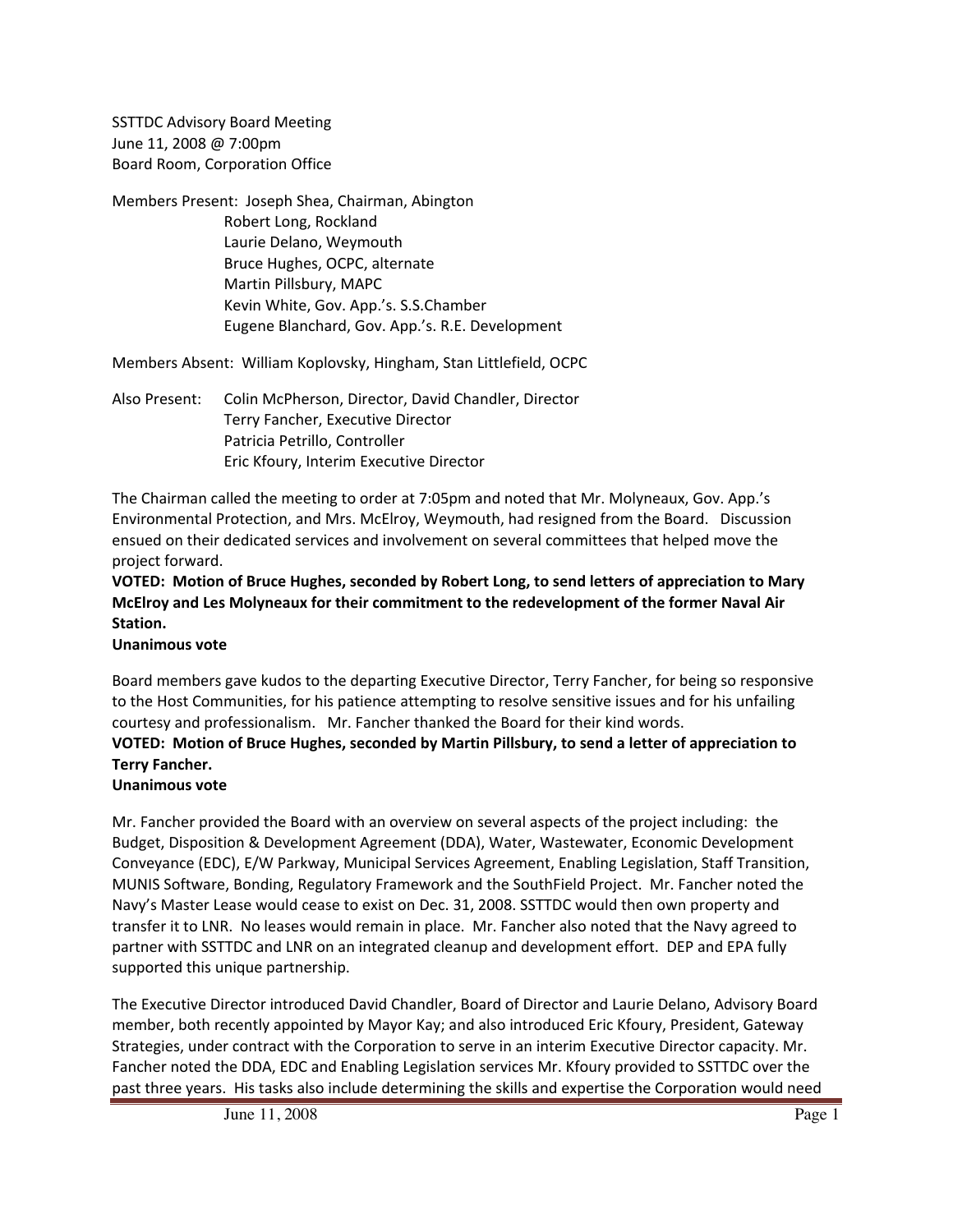in the next Executive Director and in future staffing. The Advisory Board acknowledged that the Corporation was evolving into a brand‐new‐start‐up‐town, fairly unique in Massachusetts.

Discussion ensued on SSTTDC executive positions, and provisions for inspectional services, MUNIS accounting, tax rate, tax bills and schools. It was noted that the Hamilton Elementary School would provide temporary space for students during Phase 1 development, and that future discussions would occur on the need to establish an elementary school on site, and determine student options beyond elementary school. It was noted that the Hamilton Elementary School parents voiced their concerns on the SouthField project impact on the classrooms.

Mr. Fancher continued his update on the permit process, design, construction and source of funds for the wastewater treatment plant, and the water source for all of Phase 1 Development. Discussion ensued on recent DEP measures being less restrictive for projects dealing with reuse of wastewater. Board members were informed that the State financing agreement for the construction of the East/West Parkway was executed.

Further discussion ensued on negotiating municipal service agreements for fire, emergency, ambulance, police, offering the Host Towns first right of refusal, and on the Rockland Fire Dept.'s ability to respond to a Base emergency through the Union Street gate.

Advisory Board members were updated on the status of the Enabling Legislation, SSTTDC's Financial Policy/Tax Plan, Affordable and Workforce Housing plan, financial strategies to fund the wastewater treatment facility and collection system, and responsibilities of the Board of Director with regards to the Regulatory Framework. Board members recommended the Corporation utilize future residents from SouthField to serve in municipal capacities.

Mr. Fancher gave an overview of the infrastructure construction to date, including streets, lights, irrigation, electric, water & sewer systems, and the Welcome Center, and offered to take Advisory Board members on a tour of the new development. Mr. Shea suggested a letter be sent to Host Town Officials to offer them an opportunity to tour LNR's development project. Mr. Fancher stated the suggestion was a good one and it would be passed along to LNR.

Mr. Shea inquired on behalf of the Abington Town Planner when the traffic management plan and the plan to monitor traffic on all critical roadways would be provided to the Towns. Mr. Fancher indicated the plan would be ready when the parkway was close to construction, as per the MEPA Certificate.

Mr. White inquired about LNR's financial stability under current market conditions and was informed that LNR discloses financial statements to the Board of Directors under a confidentiality agreement, and that they're able to shift their residential products around to meet market demands. It was anticipated that their long term plan would even out.

Mr. Kfoury noted that the movie industry had contacted LNR with an interest in establishing a studio on the Base. To date, no permit applications have been filed with SSTTDC but it could actually work here. Passage of State Stimulus Legislation for the movie industry was still pending.

## Budget FY08

The Advisory Board reviewed the Revised FY08 Budget. Discussion ensued on certified free cash and the reserve fund.